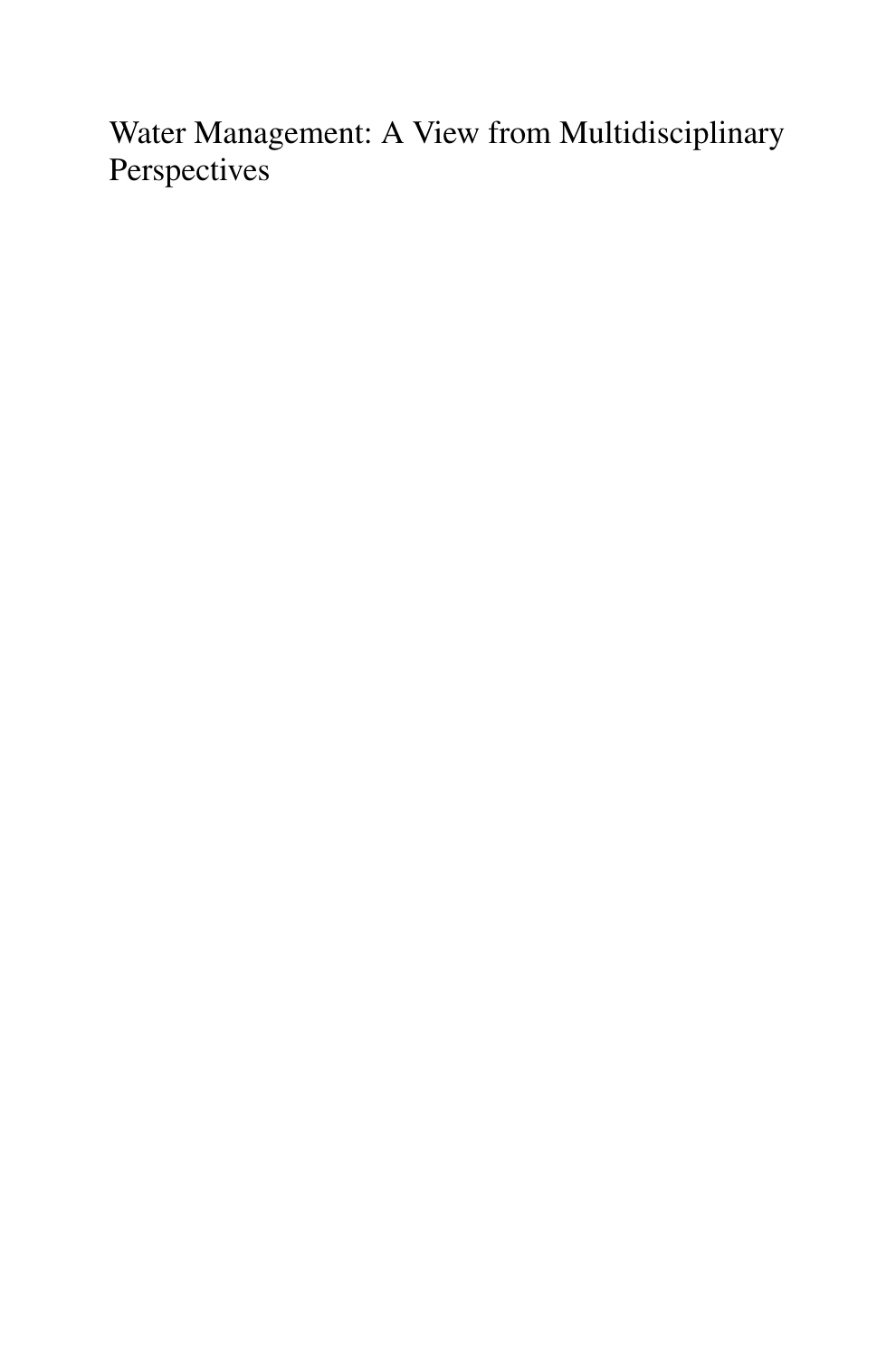G. M. Tarekul Islam · Shampa · Ahmed Ishtiaque Amin Chowdhury Editors

## Water Management: A View from Multidisciplinary **Perspectives**

8th International Conference on Water and Flood Management

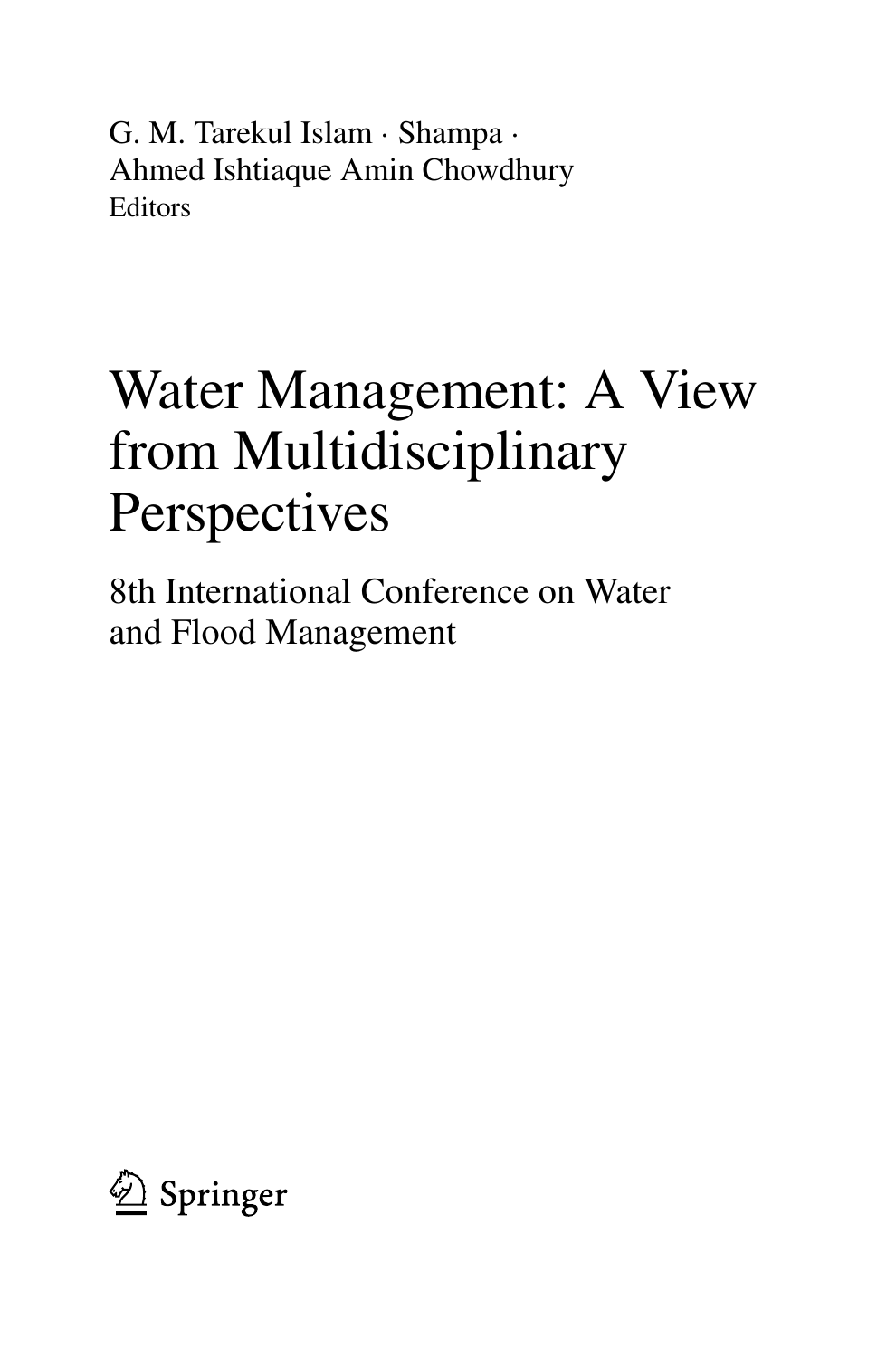*Editors* G. M. Tarekul Islam Institute of Water and Flood Management (IWFM) Bangladesh University of Engineering and Technology (BUET) Dhaka, Bangladesh

Ahmed Ishtiaque Amin Chowdhury Institute of Water and Flood Management (IWFM) Bangladesh University of Engineering and Technology (BUET) Dhaka, Bangladesh

Shampa Institute of Water and Flood Management (IWFM) Bangladesh University of Engineering and Technology (BUET) Dhaka, Bangladesh

ISBN 978-3-030-95721-6 ISBN 978-3-030-95722-3 (eBook) <https://doi.org/10.1007/978-3-030-95722-3>

© The Editor(s) (if applicable) and The Author(s), under exclusive license to Springer Nature Switzerland AG 2022

This work is subject to copyright. All rights are solely and exclusively licensed by the Publisher, whether the whole or part of the material is concerned, specifically the rights of translation, reprinting, reuse of illustrations, recitation, broadcasting, reproduction on microfilms or in any other physical way, and transmission or information storage and retrieval, electronic adaptation, computer software, or by similar or dissimilar methodology now known or hereafter developed.

The use of general descriptive names, registered names, trademarks, service marks, etc. in this publication does not imply, even in the absence of a specific statement, that such names are exempt from the relevant protective laws and regulations and therefore free for general use.

The publisher, the authors and the editors are safe to assume that the advice and information in this book are believed to be true and accurate at the date of publication. Neither the publisher nor the authors or the editors give a warranty, expressed or implied, with respect to the material contained herein or for any errors or omissions that may have been made. The publisher remains neutral with regard to jurisdictional claims in published maps and institutional affiliations.

This Springer imprint is published by the registered company Springer Nature Switzerland AG The registered company address is: Gewerbestrasse 11, 6330 Cham, Switzerland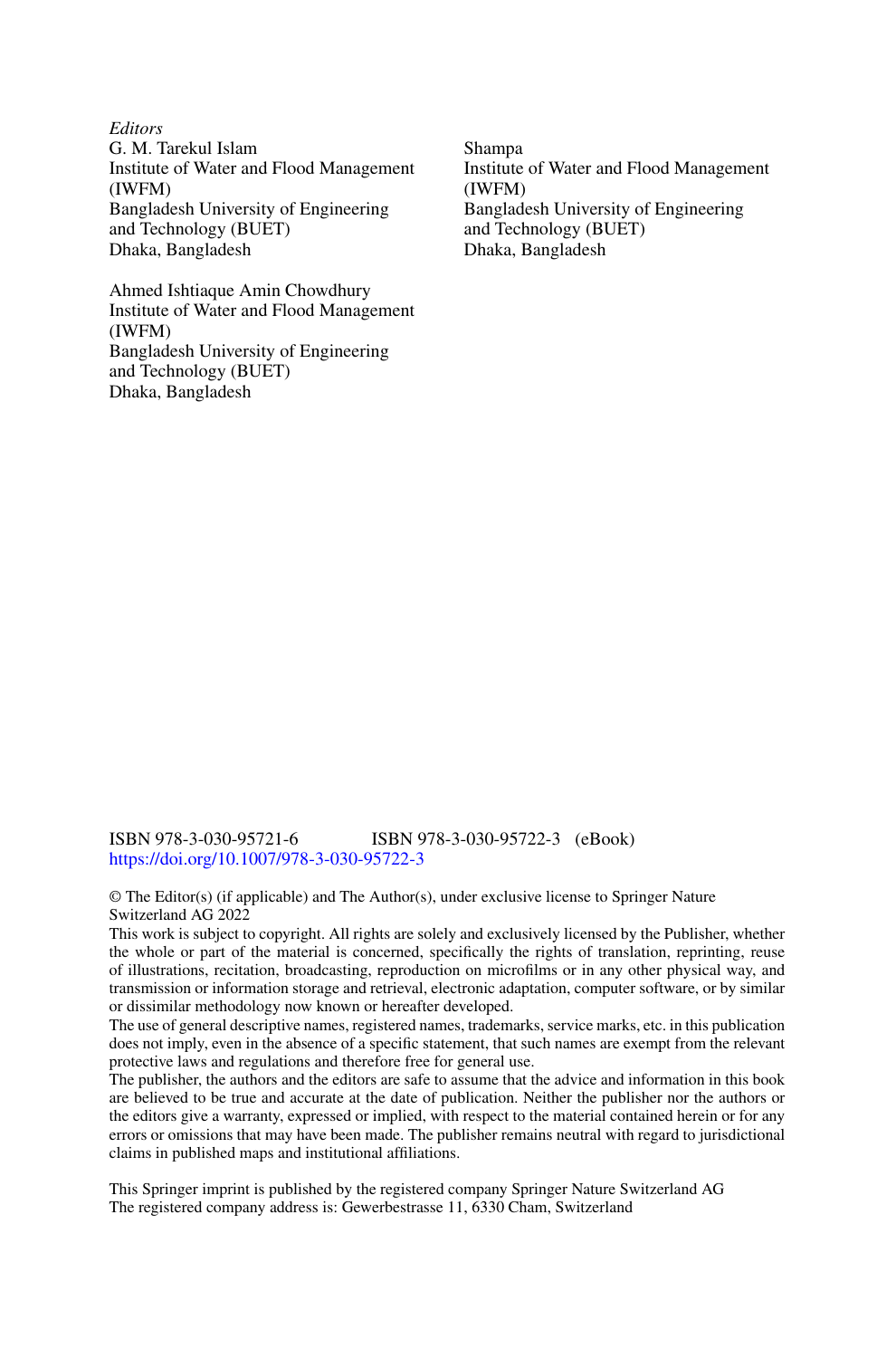## **Preface**

This book *Water Management: A View from Multidisciplinary Perspectives* presents the collection of selected papers from the 8th event of the International Conference on Water and Flood Management (ICWFM) held during March 29–31, 2021. This year, the conference added a new dimension not only because the program was held online due to the COVID-19 situation but because the pandemic taught us how to act when natural disasters and pandemic-like situations occur concurrently.

Said that, organizing the conference in virtual platform was less difficult compared to the challenges of selecting top articles from more than 200 scientific works presented in the conference. Thanks to the members of the Scientific Committee and Reviewers whose relentless effort has made this possible. It is gratifying to note that our initiative has brought together a multidisciplinary and global team of national and international academicians, researchers, experts, as well as practitioners contributing chapters to the book on the diverse physical, environmental, socio-economic, and institutional issues concerning Water Management. Our objective, and indeed, the driving force behind the book, has been to bring the current water management issues and knowledge throughout the world into the forefront of the scientific community and policymakers. We hope all this endeavor will prove valuable to academicians, policy planners, and development practitioners alike.

Finally, thanks to the Springer team for publishing this volume for two successive years. This particularly encourages early career researchers to contribute to the conference.

Dhaka, Bangladesh Prof. G. M. Tarekul Islam Shampa Ahmed Ishtiaque Amin Chowdhury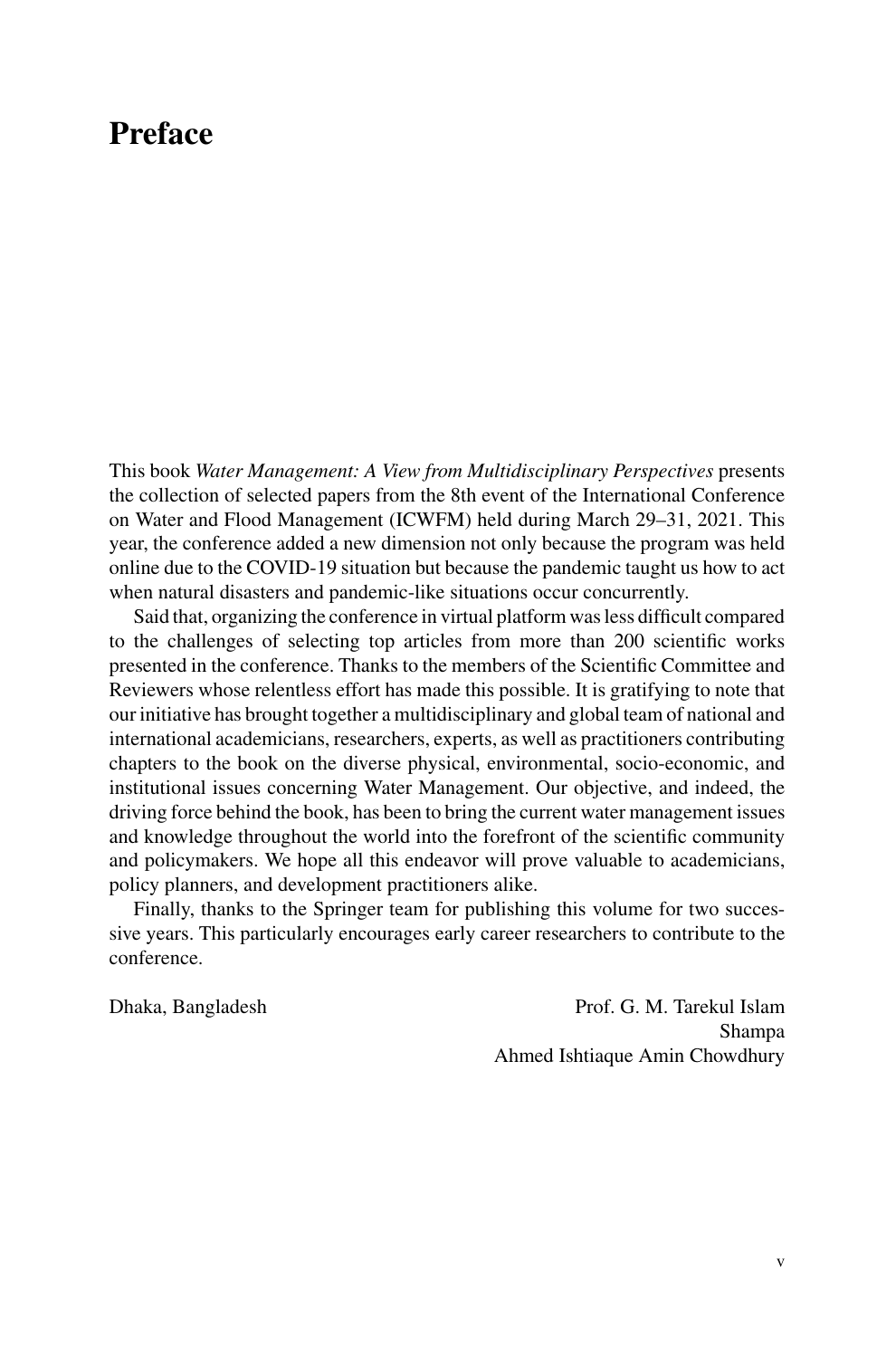## **Contents**

## **Floods and Drainage**

| <b>Causes and Management of Damaging Flood Incidences in Rapidly</b><br><b>Urbanizing Areas of Kathmandu Valley: A Case Study of Flood</b><br>Purnima Acharya and Ashutosh Shukla                | 3   |
|--------------------------------------------------------------------------------------------------------------------------------------------------------------------------------------------------|-----|
| <b>Urban Drainage Study for Gopalganj Pourashava Considering</b><br>Faruque Abdullah, A. K. M. Saiful Islam, Afsara Tasnia,<br>G. M. Tarekul Islam, Sujit Kumar Bala, and Nahruma Mehzabeen Pieu | 23  |
| <b>Flood Propagation Processes in the Jamuna River Floodplain</b><br>Ashik Iqbal, M. Shahjahan Mondal, M. Shah Alam Khan,<br>Hans Hakvoort, and William Veerbeek                                 | 45  |
| <b>Co-creation of Flood Mitigation Technologies in Bangladesh</b><br>Nadia Nowshin, M. Shah Alam Khan, Hans Hakvoort,<br>William Veerbeek, and Chris Zevenbergen                                 | 69  |
| Urban Waterlogging Risk Profiling: The Case of Khatunganj<br>Tasnim Alam Nishat, Dewan Salman Sunny, Rifat Talha Khan,<br>Md.Reaz Akter Mullick, and Piyal Datta                                 | 93  |
| <b>Hydrometeorological Hazards and Risk</b>                                                                                                                                                      |     |
| A Remote Sensing-Based Approach for Analysis of Dry and Wet<br><b>Periods of Bangladesh Based on Standardized Precipitation Index</b><br>Saumik Mallik                                           | 123 |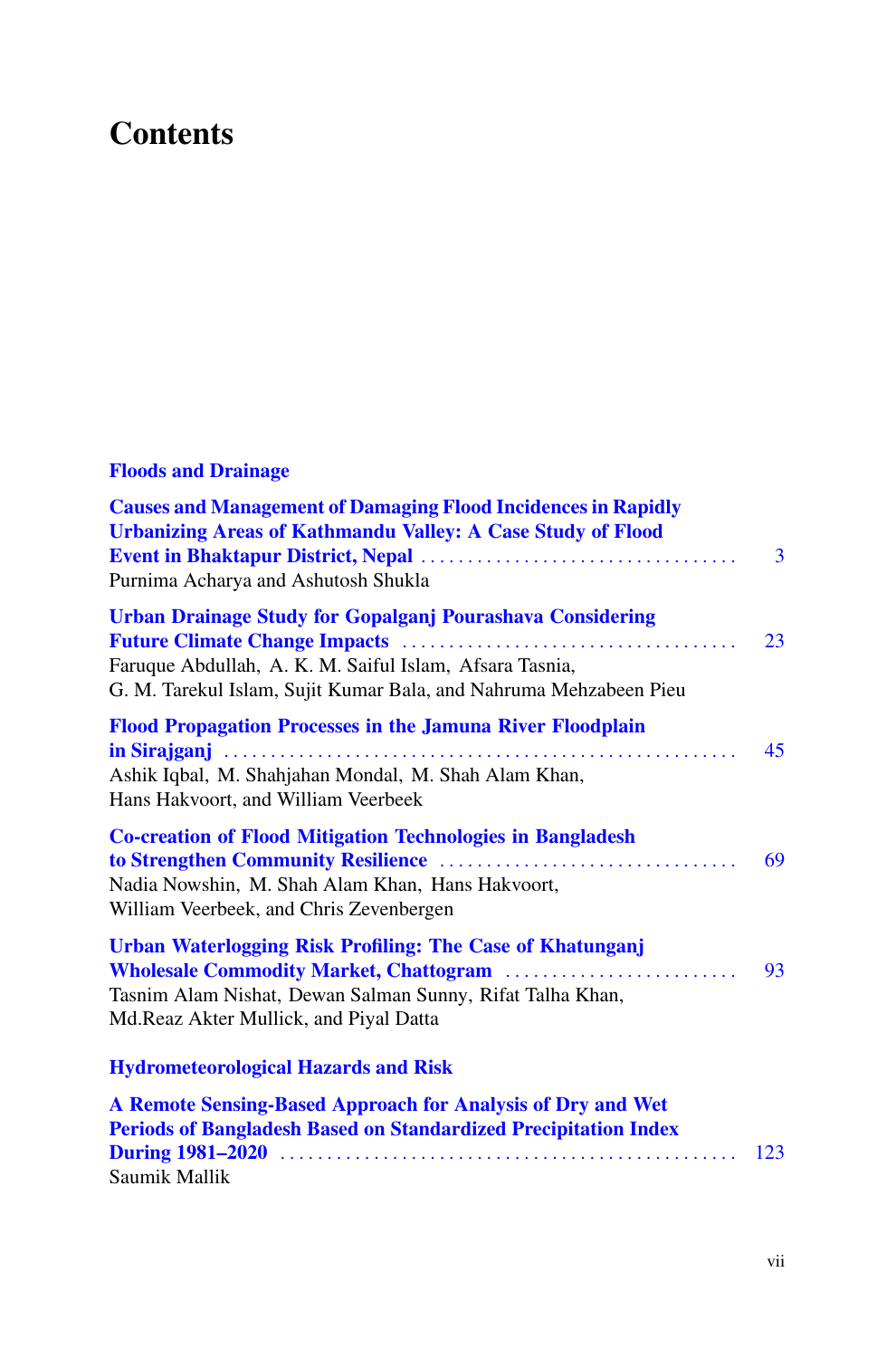| <b>Indigenous Knowledge and Practices of the Small Ethnic</b><br><b>Communities of Asia-Pacific Island Countries in Facing</b><br>Mahfuzul Haque                                                                        | 143 |
|-------------------------------------------------------------------------------------------------------------------------------------------------------------------------------------------------------------------------|-----|
| <b>Driving Factors of Destination Choices Due to Riverbank Erosion</b><br>Sahika Ahmed and Sonia Binte Murshed                                                                                                          | 155 |
| <b>Bivariate Drought Risk Estimation Using a Multivariate</b><br><b>Standardized Drought Index in Marathwada Region, India [1876]</b> 173<br>Rajarshi Datta and Manne Janga Reddy                                       |     |
| <b>High-Quality Historical Flood Data Reconstruction in Bangladesh</b><br>Max Mauerman, Elizabeth Tellman, Upmanu Lall,<br>Marco Tedesco, Paolo Colosio, Mitchell Thomas, Daniel Osgood,<br>and Arifuzzaman Bhuyan      | 191 |
| <b>Rivers, Coasts and Estuaries</b>                                                                                                                                                                                     |     |
| <b>Impact of Coriolis Force on the Flow Field and Sedimentation</b><br>Nazeat Ameen Iqra, Mohammad Asad Hussain, and M. Shah Alam Khan                                                                                  | 213 |
| The Impact of Small Tributaries Flood in the Braided Plain                                                                                                                                                              |     |
| Md. Manjurul Hussain, Shampa, Juwel Islam, Md. Shibbir Ahmed,<br>Md. Ashiqur Rahman, and Md. Munsur Rahman                                                                                                              | 231 |
| <b>Water Infrastructure and Development</b>                                                                                                                                                                             |     |
| <b>Hybrid Coast Protection Approach in Bangladesh: A Case Study</b><br>on Effectiveness of Small-Scale Forest in Reducing Surge Induced<br><b>Inundation and Supporting Local Livelihoods </b><br>Mita Kazi Samsunnahar | 251 |
| <b>Assessing the Consequences of Large-Scale Stabilization</b><br>of the Padma River on Its Flow Hydraulics Using a Combined<br>Subir Biswas and M. Shahjahan Mondal                                                    | 279 |
| <b>Water and Livelihood Security</b>                                                                                                                                                                                    |     |
| A Sustainability Index for Assessing Village Tank Cascade Systems<br>E. M. G. P. Hemachandra, N. D. K. Dayawansa,<br>and Ranjith Premalal De Silva                                                                      | 299 |